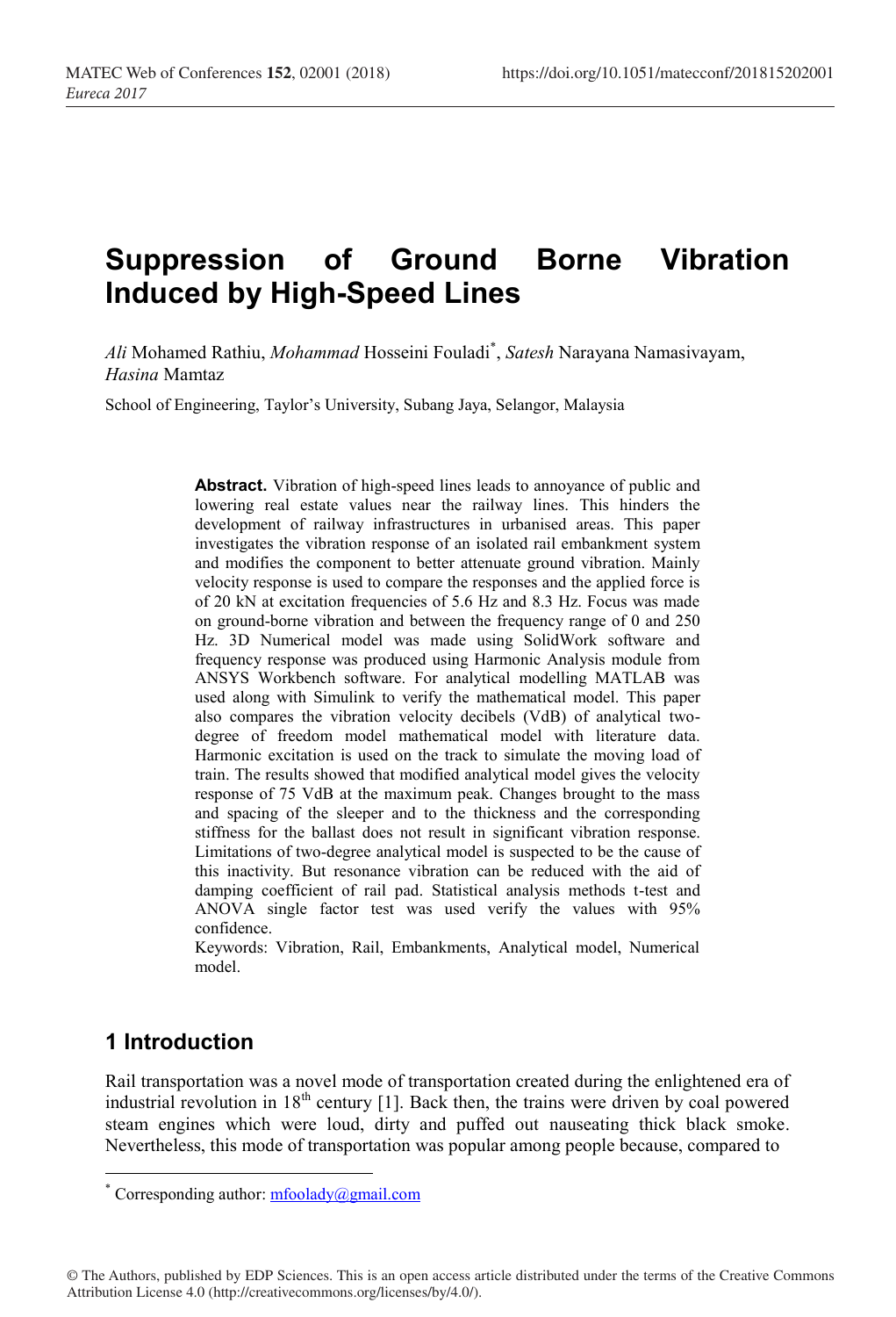available alternative modes of transportation, trains had many appealing benefits. These include regular intervals of travelling to a predetermined location safely and cheaply. The benefits have increased over the years with technological advancement in engines which has allowed it to travel much faster and efficiently with cleaner and more powerful diesel engines

This popularity has been retained, despite remarkable advances in automobile technology in recent years. Moreover, train usage is raising in urbanised areas across the world for both developed and developing countries. Abe *et al.* [2] investigated rail travel demand in Tokyo from 1950 to 2010 and found that the usage was still increasing, with more travellers using underground trains nowadays. Also, a study made on the market competition of the European rail freight trains, which are large cargo trains, by Laroche *et al.* [3] similarly found that the market was growing despite high initial start-up cost in European Union countries. Furthermore, Chen *et al.* [4] stated that since the beginning of 2000, Chinese government has started to build a massive rail system infrastructure and the effects of this decision has been beneficial to the economy and livelihood.

Therefore, rail travel is still a booming and essential industry for developed countries and even greater for developing countries. But despite the advances in technology, the current railways still have many issues. The most recognisable problems with the railway are vibration and noise. This paper will focus on the ground-borne vibrations which are caused by the movement of the wheel on the track, which propagates vibration from the track to the surrounding areas. These vibrations can be an annoyance to humans who live in nearby buildings. This becomes more problematic in urbanised cities, as Connolly *et al.* [5] states that, the economical repercussion due to high vibrations in city areas are more serious as these vibrations can reduce real estate values and can entirely disrupt the work in sensitive workplaces such as record studios, tv studios and theatres. The paper states that even though these sensitive buildings are fewer compared to residential buildings, the high number of reported complaints from these places shows that there is a direct detriment to the working condition of these places due to railway lines. It also cites that ground vibration is also a growing concern in most European countries due to increasing railway lines and soaring frequency of trips per day.

This research investigates and proposes a modified track embankment to suppress the vibrations. To achieve that the components of the embankment needs to be investigated and the influence of the parameters on the vibration needs to be identified through literature review. Referring to the parameters influence on vibration, the components will be modified to form a mathematical model. Analytical calculations using this model will be conducted using MATLAB and numerical calculations using Finite Element analysis will be made using ANSYS software. The analytical and numerical calculations are compared with each other and also verified using literature data.

## **1.1 Objectives**

Vibration induced by high speed train is a growing urban issue and mitigating methods needs to be put in place to attenuate the vibrations. Generally, the methods to lower the effects of vibration can be classified into two, which is active mitigation, where modification is applied to the railway support and passive mitigation, where nearby buildings are modified with better vibration damping properties. This paper focuses on active mitigation as this is the most sought out method in real life [4].

To modify the railway support or embankment, the properties of the components which makes up the railway embankment is investigated. Next the properties are altered and the result of that quantified using the research methods of analytical and numerical modelling.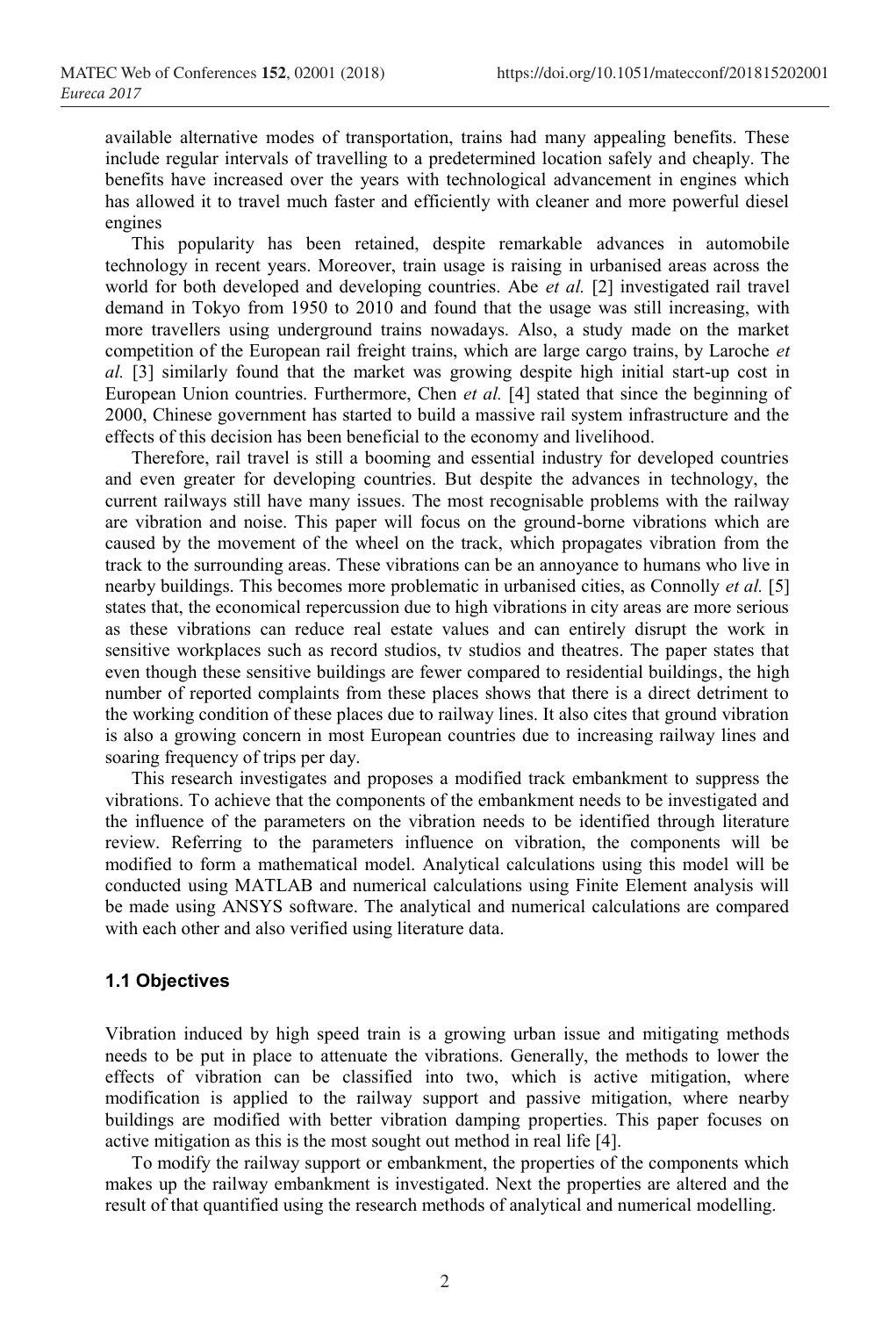1. Investigate the parameters which influence ground vibration induced by high speed lines.

2. To modify the embankment components parameters to achieve greater vibration suppression.

3. To verify the accuracy of the analytical and numerical modelling with each other and literature data.

# **1.2 Literature review**

## *1.2.1 Railway components*

A typical rail embankment has basic four components, track, sleeper, rail pad and ballast, as shown in Figure 1. In addition to these four, external dampers are used in some railways as well. The track is the steel bar on which the train travels and the sleepers are orderly arranged blocks of concrete blocks on which the track is placed. Ballast is the floor which is made from small stones on which the sleeper is placed and half buried in. The rail pad is the placed on the sleeper and acts as the contact to the track. Dampers are external damping structures placed on the track and sleeper to absorb vibrations. The three components to which the parameter changes are made are sleepers, ballast and dampers.



**Fig. 1.** Rail, sleeper and ballast of a railway embankment.

# *1.2.2 Types of Vibration*

Vibration is a periodically repeating motion. When a train moves on a rail embankment, different types of vibrations occurs. Abe *et al.* [6] states that the main causes for vibration is due to the roughness between the track and the wheel and due to differing stiffness due to periodically placed sleepers. A vibration caused by this sleeper placement is called the pinned-pinned resonance and it occurs when the vibration wavelength is same as the sleeper spacing [7]. Static loading on the track also causes vibration and in Auresh et al [8] it is modelled as a quasi-static load as the load is moved along the track. But it is the wheel/track irregularities which causes most significant vibrations. Nielsen *et al*. [9], investigates the effect on the track as the wheel becomes more flattened due to skidding and grinding. The results showed that the level of ground vibration was much higher for trains with flattened wheels.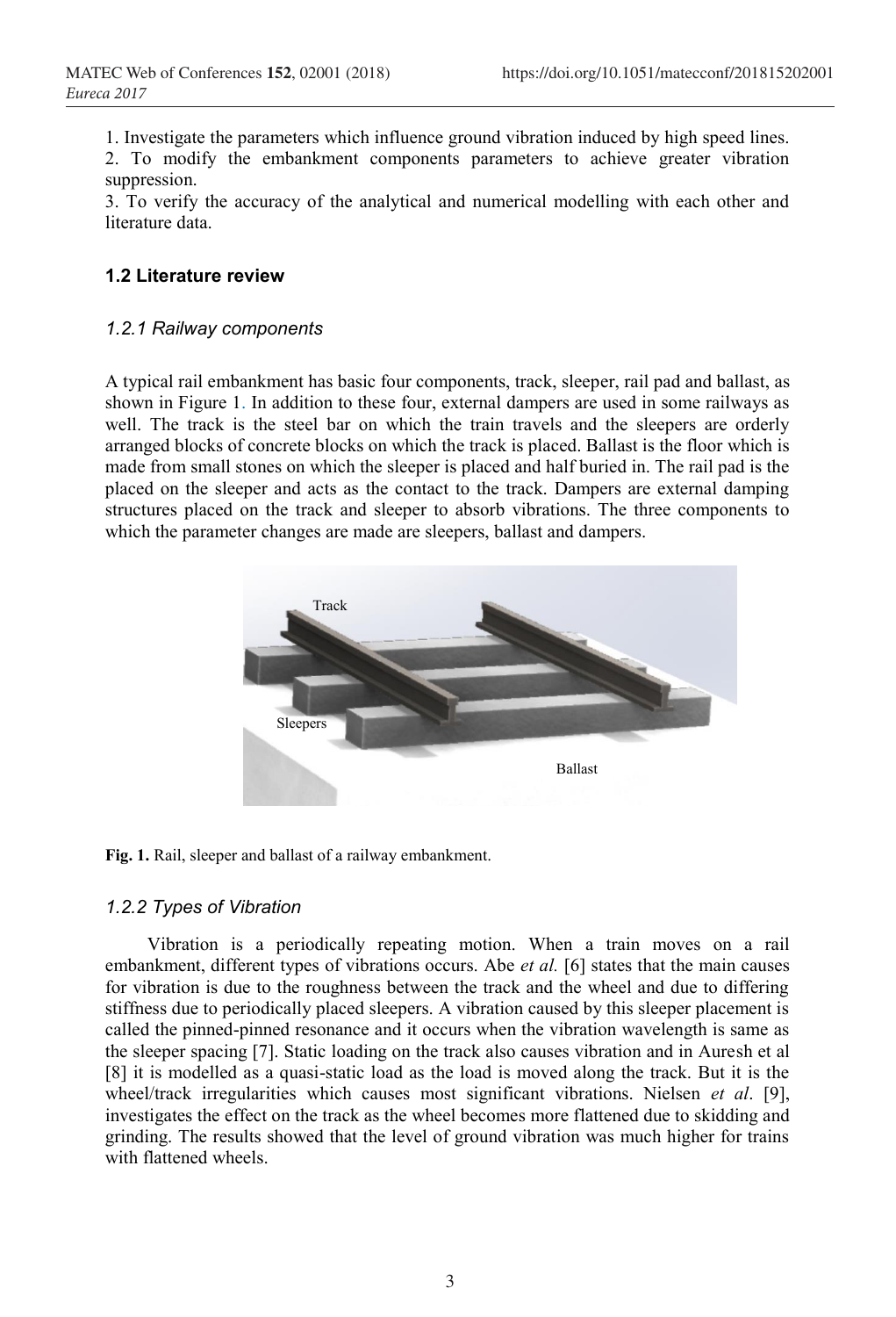#### *1.2.3 Selected parameters*

For sleeper, the parameters selected are spacing between sleepers and its mass. Abe *et al.* [6] states that by reducing the spacing the pinned-pinned vibration can be reduced. It also a study by Dwight et al. [10] found that mass of the sleeper effects the wave frequencies of the track. The dimension of the sleeper is also investigated because changing the height decreases the bending movement as stated by Kollo *et al.* [11] and this could influence the vibration as well.

Thickness and stiffness is selected for the ballast as these two parameters can be easily altered by increasing the height by adding more stones and by changing the stiffness by altering the size of the stone. Benedetto *et al.* [12] investigated the response of a rubber mixed ballast which would have low stiffness and the results should increase in vibration in low frequency bands of 10 - 30 Hz. Zhang *et al.* [13] found that the increase in thickness, decreases particle velocity. This would decrease the vibration levels as well.

The influence of rail pad on the vibration and flexural modes of the sleeper was investigated by Kaewunruen *et al.* [14] with results showing a relation between the rail pad stiffness and the bending mode with generally high stiffness of rail pad, reducing translation and rotational modes. Results also showed that most damage occurs to the sleepers in the resonant frequencies due to the modes of vibration. It is also cited in Abe *et al.* [6] that the stiffness reduction of the rail pads can influence a lower vibration on the rail system. This component is a focus of this paper due to the ease of adjustability. Changing the rail pad is economically viable compared to changing larger components such as track, sleeper and ballast. Furthermore stiffness and damping are the only variable parameter available for this component since changes to the dimension and mass are limited by the track and sleeper dimensions.

# **2 Modelling Methodology**

#### **2.1 One-dimensional Analytical model and Harmonic excitation**

The literature review showed that the type of model used for study reflected the objectives of that study. For example, Zhang *et al.* [15] used two-dimensional analytical model as the effect of one unsupported sleeper on the other sleeper is required to be known. For investigation into wheel and track interactions as in the case of Ferrara *et al.* [16] where a new numerical model to simulate the wheel/track irregularity vibrations is presented and in the case of Nielsen *et al.* [9] where the vibration and the force impacts caused by damaged wheels are investigates, a non-linear Hertzian theory is used would also mean a twodimensional calculation. As for Dwight *et al.* [10] which compares the Timoshenko continuous beam theory with semi-analytical finite element (SAFE) calculations uses threedimensional modelling as the lateral in addition to vertical movement of the beam in investigated.

To comply with the objectives of this study, the model uses a one-dimensional model as the effects of direct harmonic load is investigated. Harmonic forces are useful for the investigation as they are continuously applied forces which stimulates the effects of a moving wheel and the consequent stiffness variation in addition to allowing easier understanding of resonances or parametric excitations which provides the maximum values [8]. These extremes are useful to gauge the effectiveness of parameter changes.

Therefore, for this study series of increasing degrees of freedom models up to three degrees of freedom are formed using spring, mass and damping blocks. Only one side of the rail track is used, hence the mass of the ballast and sleeper and excitation force are halved. Further changes to the model are made based on the properties of the components.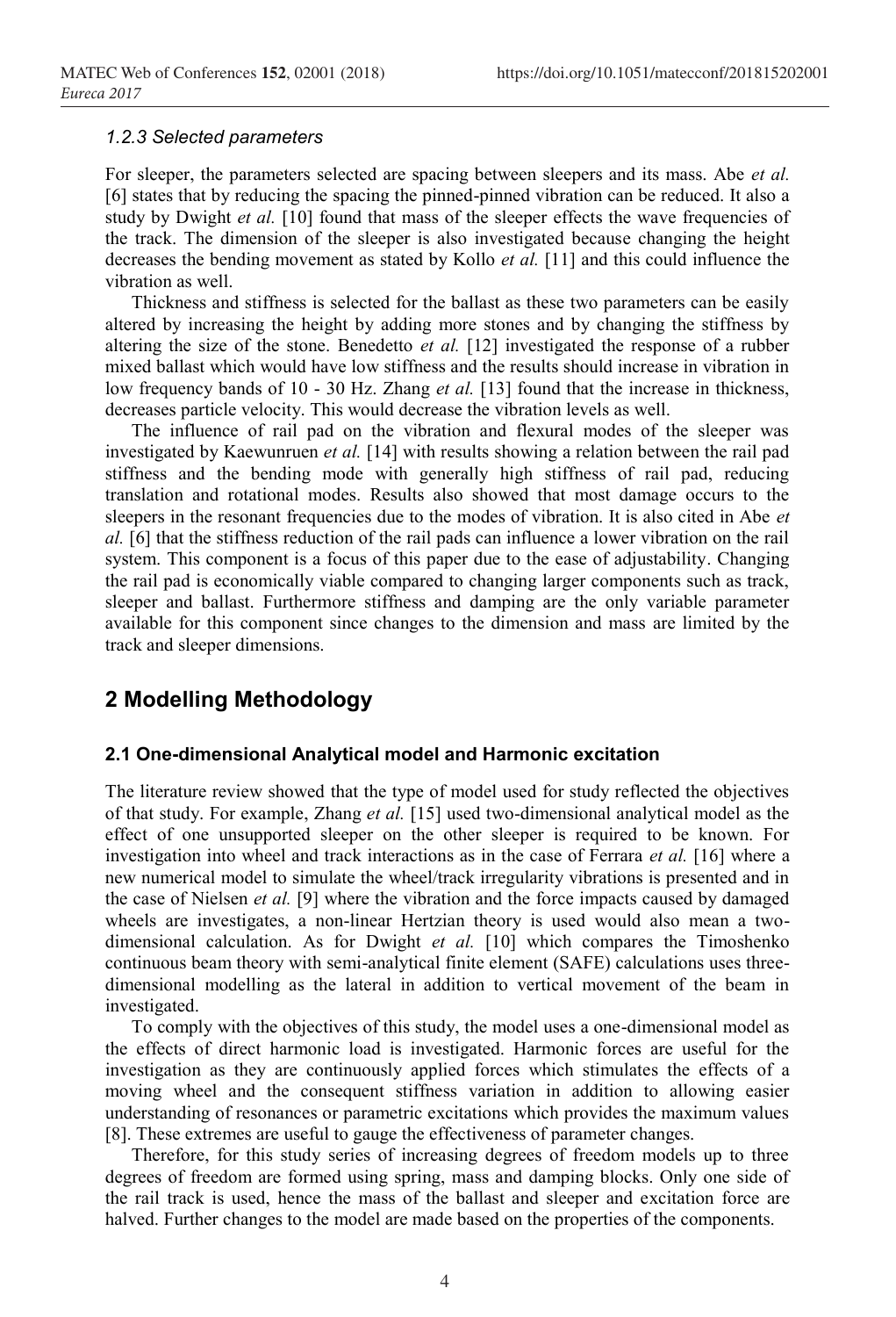## **2.2 Properties of Embankment Components**

The important three components are the mass, damping and stiffness of the components. While mass is an easy property to determine, stiffness and damping are more challenging. Damping of materials is very difficult to discern unless by experimentation [18] and while the stiffness of a component might be simpler in comparison, stiffness changes with the dimension of the component. This is challenging for the ballast where a small volume is required to be isolated to study the effects of vibration. The effort was simplified with the analytical data from Ferrara *et al.* [16] and Zhai *et al.* [19]. Table 1 shows the properties of different components. The data is taken from sources which has similarity to parameters which is studied in this research. This includes high-speed trains at least 100 km/s of speed, concrete sleeper and at-grade railways (not underground subways or LRTs).

To calculate the stiffness the ground directly below the sleeper is taken in to account in a diverging geometry similar to a trapezoid [19]. This geometry takes in account of the load distribution. Stiffness is calculated by the formula provided by Ferrara *et al*. [16].

$$
k = \frac{2(l-b)\tan\phi}{\ln\left[\frac{l(2h \times \tan\phi + b)}{b(2h \times \tan\phi + l)}\right]} \times E
$$
\n(1)

| Component      | Property              | Value                             | Units           |
|----------------|-----------------------|-----------------------------------|-----------------|
| Rail track     | Mass                  | 51                                | kg/m            |
|                | Length                | 850                               | Mm              |
|                | Young Modulus         | 207 [16]                          | GPa             |
| Rail pad       | <b>Stiffness</b>      | $20 - 3500$ [14]                  | MN/n            |
|                | Damping coefficient   | 15 [9], 20 [14] 75 [19]           | Ns/m            |
|                | <b>Size</b>           | 148 $\times$ 180 $\times$ 10 [20] | Mm              |
| Sleeper        | Mass (half)           | 150 [21, 19]                      | Kg              |
|                | Spacing               | $\overline{600}$ [6, 10]          | Mm              |
|                | Dimension             | $1250 \times 250 \times 200$ [8]  | Mm              |
|                | Poisson Ratio         | 0.15 [8]                          |                 |
|                | Density               | 2500 [8], 2750 [15]               | $\text{kg/m}^2$ |
| <b>Ballast</b> | <b>Stiffness</b>      | 280.4                             | MN/m            |
|                | Damping coefficient   | 132 [9], 165 [15] 58.8 [19],      | kNs/m           |
|                | Modulus of Elasticity | $0.11$ [19]                       | GPa             |
|                | Thickness             | 300* (200 mm subballast) [21]     | Mm              |
|                | Angle                 | 35 [19]                           | Degree          |

**Table 1.** Data for the components.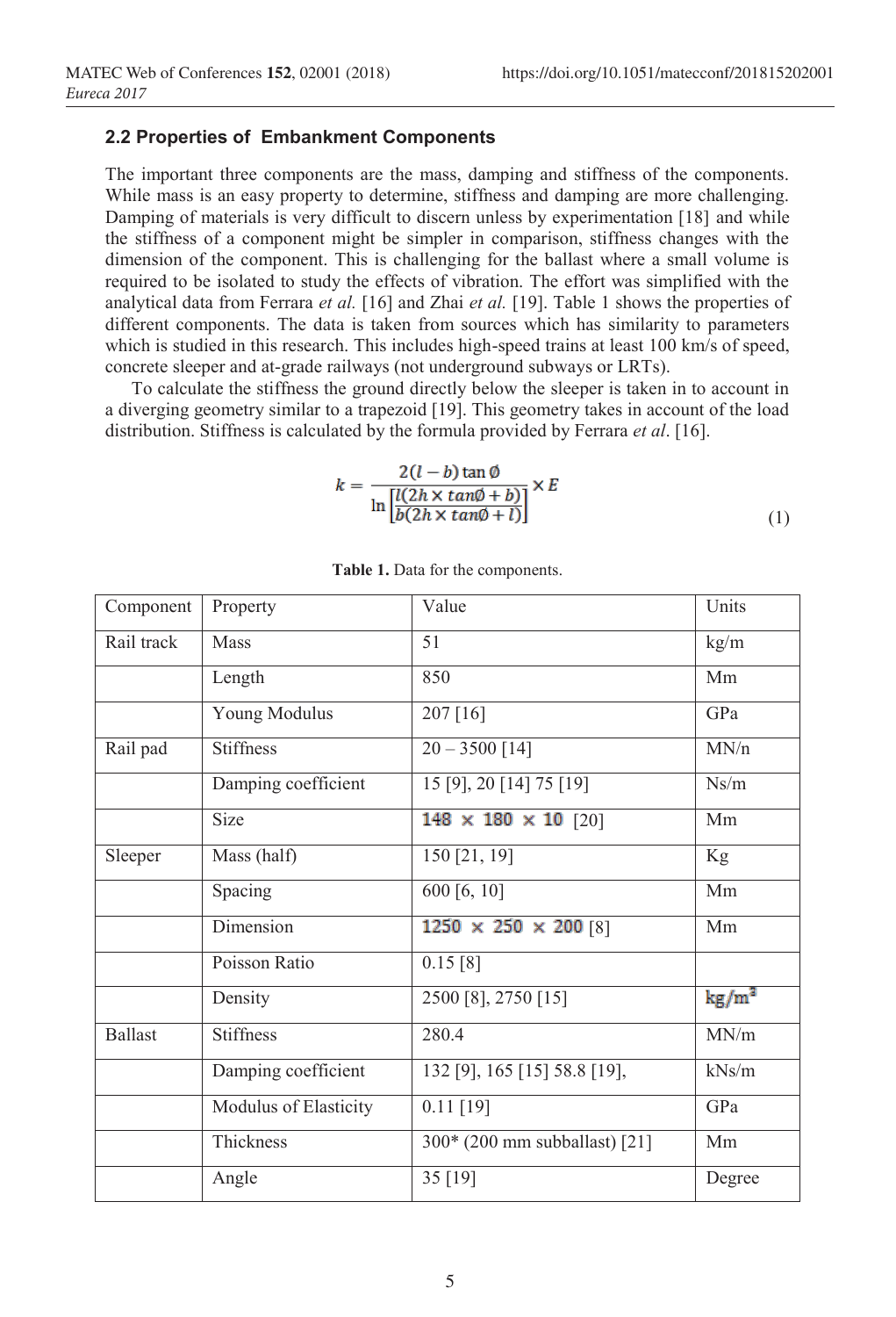## **2.3 Properties of Embankment Components**

The excitation force is the axle load placed on the track from the wheels of the train. This force is not the weight or the static load of the train itself, but the downward force on the track due to the movement of train. In fact, axle load of a train changes with the speed of the train [8]. Similarly, to the embankment properties, the axial force should also match with the experimental excitation. The type of train from which the measurements were taken by Connolly *et al.* [21] is a high-speed TGV *Reseau* (TGV), train which operates at an average speed of 294.7 km/h or 81.89 m/s. The axle load on the track only increases up to a certain speed and from then onwards the axial load decreases [8]. Therefore, fast trains such as Sweden's X2000 train which operates at 200 km/h [22] had a lower axial load of 18.25 kN than Spain's Talgo train which operates at 160 km/h [23] had a maximum axle load of 75 kN. As the axial load of TGV was not provide, an axle load of 20 kN is selected as this value is closer to the axle load of X2000.

The excitation frequency is selected to be 5.6 Hz and 8.3 Hz for speed of 200 km/h and 300 km/h respectively. This is for an axle distance of 10 m.

### **2.4 Analytical model using One, Two and Three Degrees of Freedom**

The equation of motion for a single degree mass with damping and stiffness is given by Equation 2 and the harmonic excitation by Equation 3. [24]

$$
m_T \ddot{x} + c_{\varepsilon q} \dot{x} + k_{\varepsilon q} x = 0 \tag{2}
$$

$$
F\cos(\omega t) \tag{3}
$$

Where,  $m_T$  is the mass.  $\vec{x}$  is the acceleration.  $c_{\epsilon\sigma}$  is the equivalent damping of the system.  $\vec{x}$ is the velocity.  $k_{\text{eff}}$  is the equivalent stiffness of the system and  $\bar{x}$  is the displacement. For the Eq. 2 the force is represented by *F* and  $\omega$  is the driving frequency and *t* is time.

The amplitude of the steady force response is given by the Equation 4 and the phase,  $\varphi$  is given by the Equation 5.

$$
X = \frac{F}{\sqrt{\left[\left(k_{eq} - m_T \omega^2\right)^2 + (c_{eq} \omega)^2\right]}}\tag{4}
$$

$$
\varphi = \tan^{-1}\left(\frac{2\pi\omega_n\omega}{\omega_n^2 - \omega}\right) \tag{5}
$$

Where,  $\tau$  is the damping ratio.

The Equations 4 and 5 are used to find the harmonic response of the system. Equation 6 shows the final form of the equation. The homogenous or transient response is not included as the motion begins from zero initial velocity and displacement, therefore these responses will be zero.

$$
x(t) = X \sin(\omega t - \varphi) \tag{6}
$$

The analytical model is also verified using MATLAB Simulink model shown in Figure 2. The results from Equation 6 is verified by the Simulink model which is a second order model calculated using ordinary differential equation of Dormand-Prince method.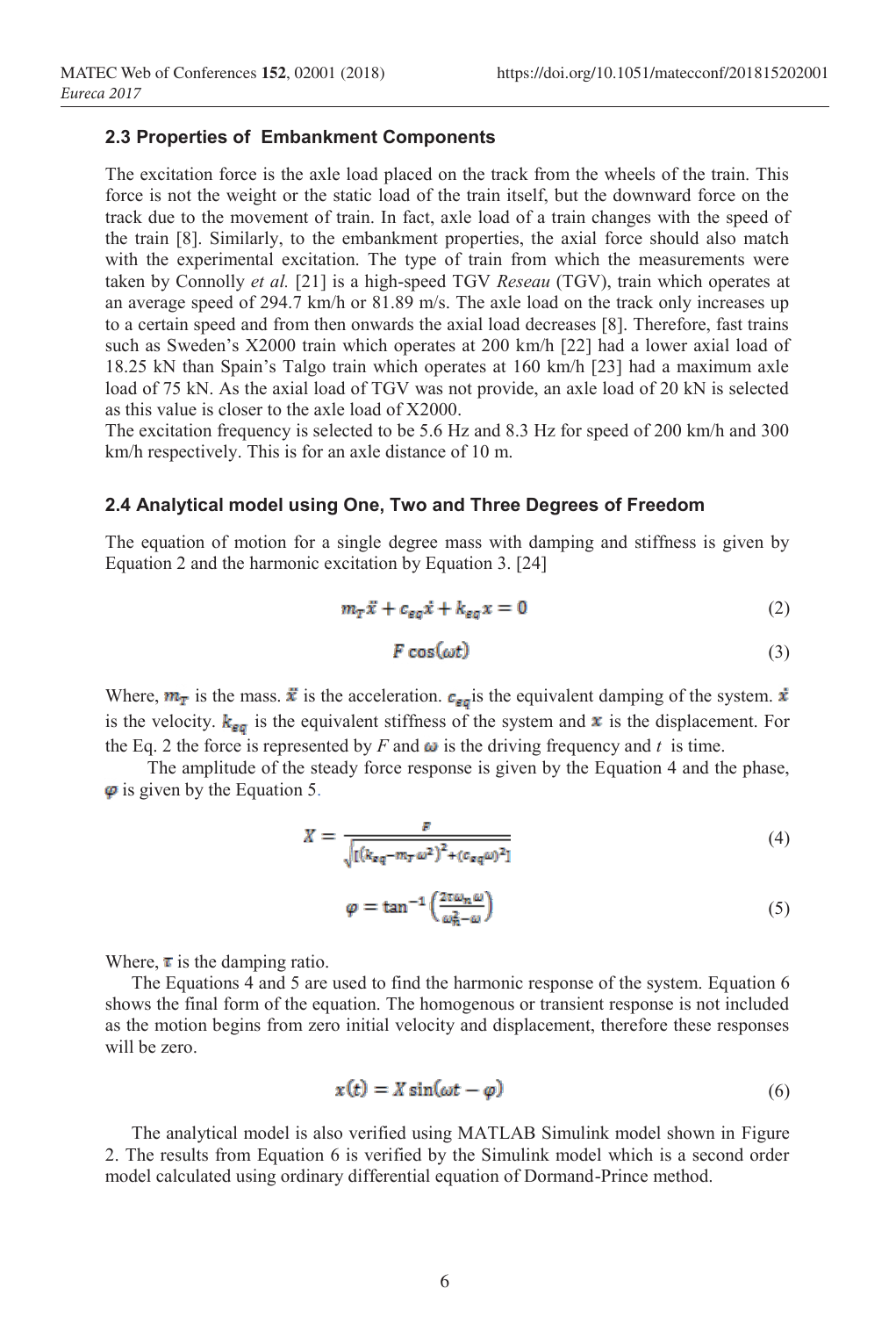

**Fig. 2.** Simulink model for harmonic excitation for a spring damper system.

Multi-degree of freedom models is more complicated than one degree of freedom as each mass are coupled with the subsequent masses. Therefore, decoupling is required to measure the individual response of the mass. Equations 7 and 8 shows that general twodegree and three-degree of freedom system under harmonic force.

$$
\begin{bmatrix} m_1 & 0 \ 0 & m_2 \end{bmatrix} \begin{Bmatrix} \ddot{x}_1 \\ \ddot{x}_2 \end{Bmatrix} + \begin{bmatrix} c_1 + c_2 & -c_2 \\ -c_2 & c_2 \end{bmatrix} \begin{Bmatrix} \dot{x}_1 \\ \dot{x}_2 \end{Bmatrix} + \begin{bmatrix} k_1 + k_2 & -k_2 \\ -k_2 & k_2 \end{bmatrix} \begin{Bmatrix} x_1 \\ x_2 \end{Bmatrix} = \begin{Bmatrix} 1 \\ 0 \end{Bmatrix} F e^{i\omega t} \tag{7}
$$

$$
\begin{bmatrix} m_1 & 0 & 0 \ 0 & m_2 & 0 \ 0 & 0 & m_3 \end{bmatrix} \begin{Bmatrix} \ddot{x}_1 \\ \ddot{x}_2 \\ \ddot{x}_3 \end{Bmatrix} + \begin{bmatrix} c_1 + c_2 & -c_2 & 0 \ -c_2 & c_2 + c_3 & -c_3 \ 0 & -c_3 & c_3 \ 0 & -c_4 & 0 \ 0 & -k_2 & 0 & k_3 \end{bmatrix} \begin{Bmatrix} \dot{x}_1 \\ \dot{x}_2 \\ \dot{x}_3 \end{Bmatrix} + \begin{bmatrix} k_1 + k_2 & -k_2 & 0 \ -k_2 & k_2 + k_3 & -k_3 \ 0 & -k_3 & k_3 \end{bmatrix} \begin{Bmatrix} x_1 \\ x_2 \\ x_3 \end{Bmatrix} = \begin{Bmatrix} 1 \\ 0 \\ 0 \end{Bmatrix} F \cos \omega t \tag{8}
$$

Beginning from three-degree of freedom, Equation 8 shows the general system of Figure 3. The masses from top to bottom with the subscript 1,2 and 3 are of track, sleeper and ballast. The stiffness and damping coefficient of subscript 1 are of the rail pad, then for the ballast for subscript 2 and 3. As the force is applied on the track, only the first matrix for force is placed by a harmonic excitation while the rest are zero.

For the two-degree of freedom, in Equation 7 the mass  $(m_1)$  combines the mass of track and the sleeper. Also stiffness and the damping are for the rail pad and for ballast. The property of ballast is not duplicated as in the three-degree of freedom equation.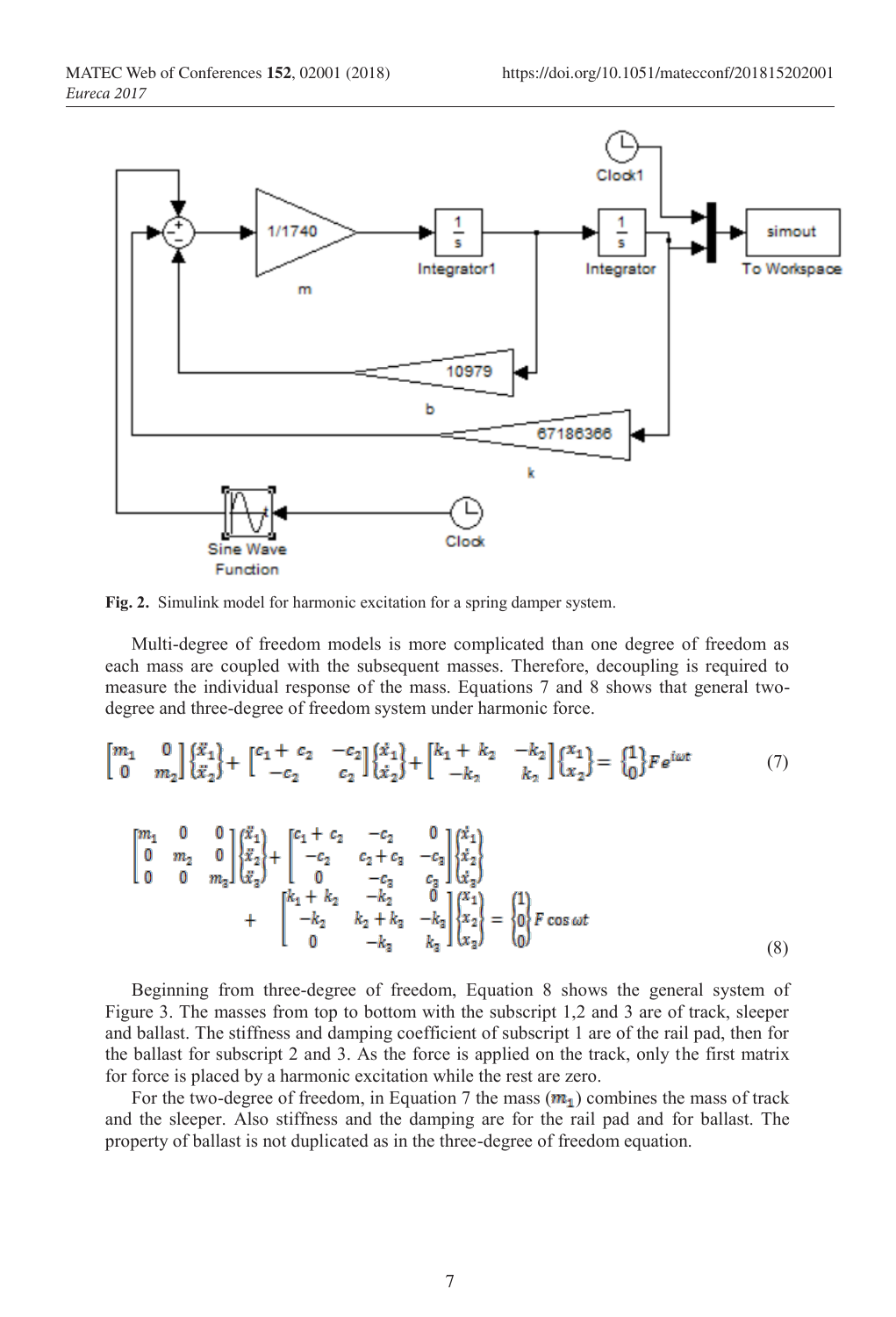

**Fig. 3.** Three degree of freedom system.

Two separate methods have been used for solving the Equations 7 and 8. For twodegree of freedom system, mechanical impedance  $Z(i\omega)$  is used to find the response for the two-degree of freedom displacement, velocity and acceleration as shown in Equations 9 – 13.

$$
x_1(t) = X_1 e^{i\omega t} \tag{9}
$$

$$
x_2(t) = X_2 e^{i\omega t} \tag{10}
$$

Equations 9 and 10 are steady state displacement solution for the amplitudes  $X_1$  and  $X_2$ with the forcing frequency of  $\omega$ . The values for the amplitudes are obtained from the mechanical impedance Equations 12 and 13.

$$
Z_{rs}(i\omega) = -\omega^2 m_{rs} + i\omega_{rs} + k_{rs}
$$
\n(11)

The subscript  $\mathbf{r}$  s corresponds to the location of the property in the matrices in Equation 7.

$$
X_1 = \frac{z_{22}(i\omega) \, r_{10}}{z_{11}(i\omega) \, z_{22}(i\omega) - z_{12}^2(i\omega)}\tag{12}
$$

$$
X_2 = \frac{-z_{12}(i\omega) P_{10}}{z_{11}(i\omega) z_{22}(i\omega) - z_{12}^2(i\omega)}\tag{13}
$$

But substituting the values of  $\mathbb{X}_1$  and  $\mathbb{X}_2$  to Equations 9 and 10, the displacement due to force can be calculated. To find the velocity and the acceleration the Equations 9 and 10 are differentiated once for velocity and twice for acceleration.

An easier route has been taken for three-degree of freedom equation by using MATLAB ordinary differential equation 23 for calculation. Appendix A shows the differential equations used where the three equations from the matric in Equation 8 is set as six first order differential equations.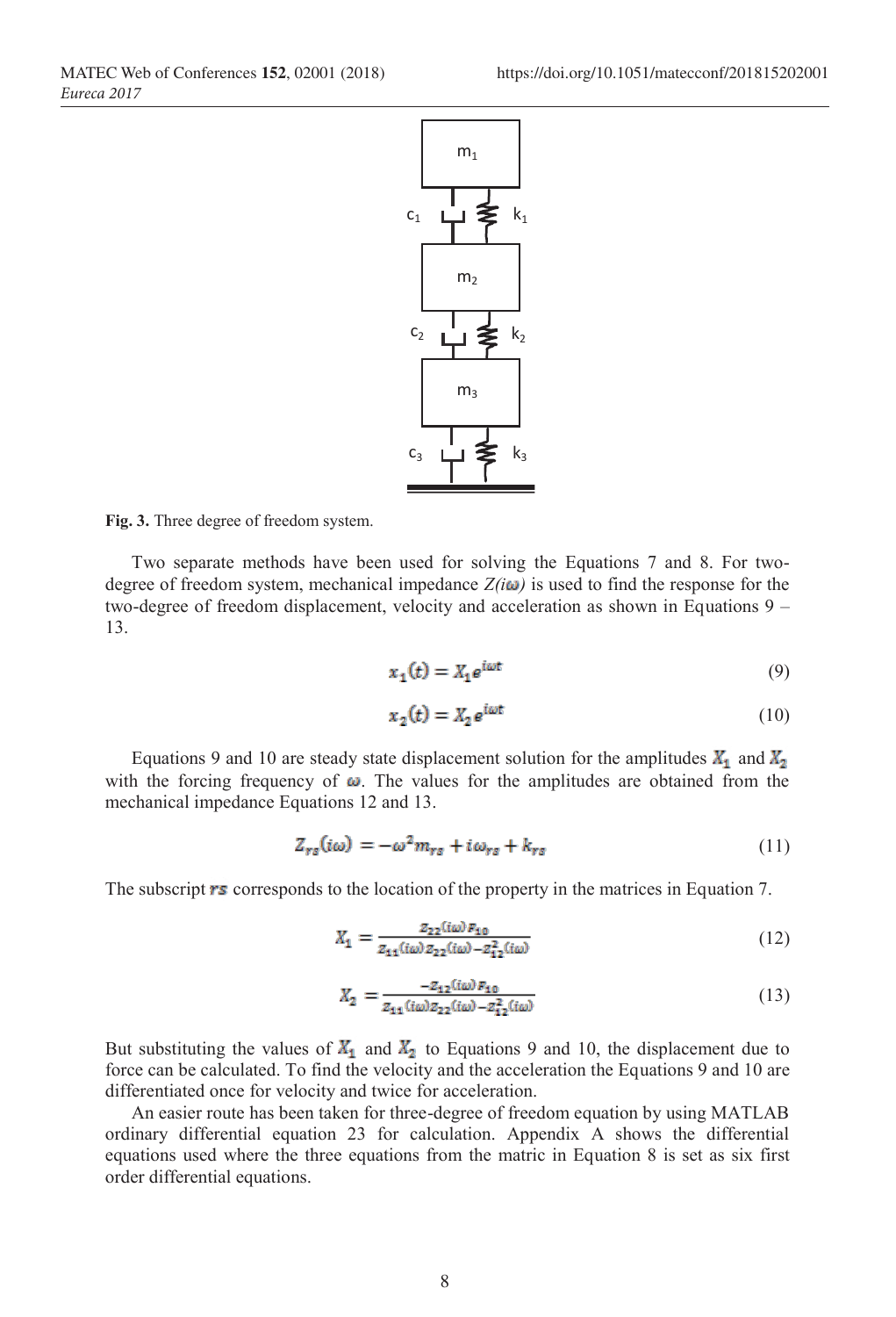Another important formula for quantifying the level of vibration is decibels formula Equation 14. Decibels helps to standardise results so that it can be compared with data from other sources [25].

$$
L_v = 20 \log_{10} \left( \frac{v}{v_{ref}} \right) \tag{14}
$$

 $L_v$  is the velocity level represented in decibels and  $v_{ref}$  is the reference velocity. This velocity is an accepted value for reference agencies such as International Organisation for Standardisation (ISO) and Federal Transit Administration (FTA). The value used in this paper is 2.54  $\times$  10<sup>-8</sup>*m/s* which is the value used by the FTA [25].

## **2.5 Numerical modelling**

Similar to the analytical model, the numerical model uses a single track, sleeper and ballast is shown in Figure 4. But in addition to the analytical modelling a rail pad is modelled and placed as well. Furthermore, the ballast was modelled in a trapezoid geometry for model A and model B uses two sleepers to test the response due to varying the sleeper distance. The components where modelled from SOLIDWORK and was imported to ANSYS Workbench. The bodies were given the material properties and then Harmonic Response module was selected to apply a force of 10000N on the track surface. The boundary condition is set as frictionless support and the frequency range is selected from 0 to 250 Hz with 10 Hz increment. Same properties from Table 1 is used for the material data.



**Fig. 4.** One sleeper model A.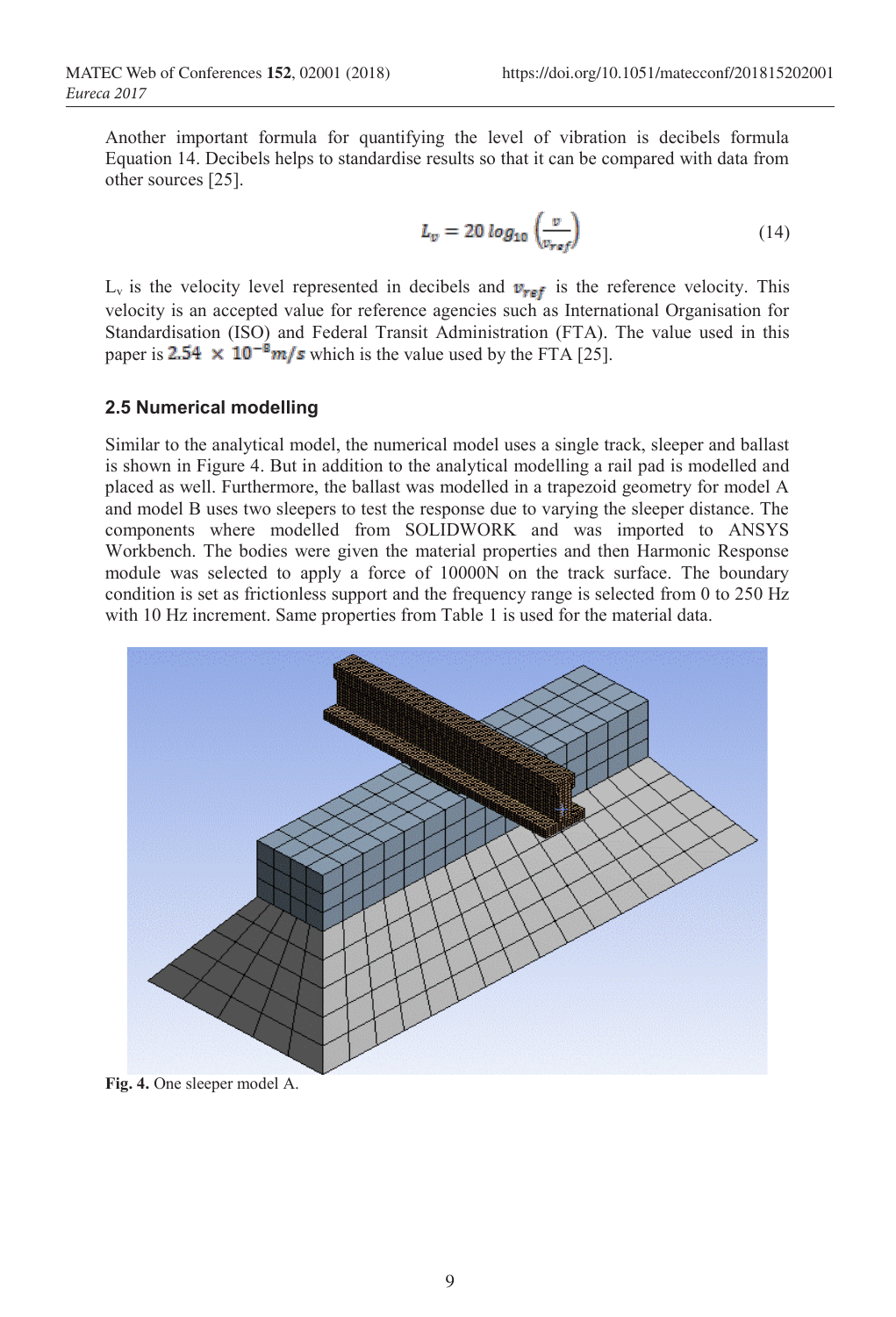

**Fig. 5.** Numerical model of the track, sleeper and ballast with the force being applied to the track in negative y-direction.

| $\frac{1}{2}$             |                                      |                            |  |  |  |
|---------------------------|--------------------------------------|----------------------------|--|--|--|
| <b>Mesh Property</b>      | Model A, one sleeper                 | Model B, two sleepers      |  |  |  |
| <b>Element</b> size       | For track 0.01 m<br>For track 0.01 m |                            |  |  |  |
|                           | Rest of the body Automatic           | Rest of the body Automatic |  |  |  |
| <b>Meshing Method</b>     | Hexagonal                            | Hexagonal                  |  |  |  |
| <b>Number of Elements</b> | 61714                                | 1339267                    |  |  |  |
| <b>Element Quality</b>    | 0.955                                | 0.962                      |  |  |  |
| <b>Skewness</b>           | 0.0574                               | 0.0486                     |  |  |  |

**Table 2.** Mesh Property of Model A and B

# **3 Results and Discussion of Analytical and Numerical Modelling**

The analytical model is done using formulas and calculations. Therefore, an error might occur in the calculations which might offset the results. To verify that there is no such error, Simulink model is made to calculate the harmonic motion of a second order differential equation. The results showed that there is observable correlation, and this is statistically proven with the Table 3. Pearson correlation, which indicates strong relation between the two means as the value is close to value one, and the value of the statistical test, 0.9733 is very close to one. Furthermore, the t-critical is much higher than the t-statistical value, hence there is 95% confidence that the mean is similar.

There are many disadvantages of using the one-degree of freedom as the effects of individual components properties cannot be discussed as the total and equivalent values are used. Therefore, the second-degree of freedom model from Equations 9 and 10 are used to provide the results. The results are formed with velocity response for two masses. The first mass is the total mass of track and sleeper and the second mass is that of the ballast. These results are also given in frequency domain as well to compare with the numerical results for harmonic excitation. The three-degree of freedom is not used because second-degree od freedom model is easier to convert to velocity response and the mass of track and sleeper is not large compared to ballast, so they can be combined.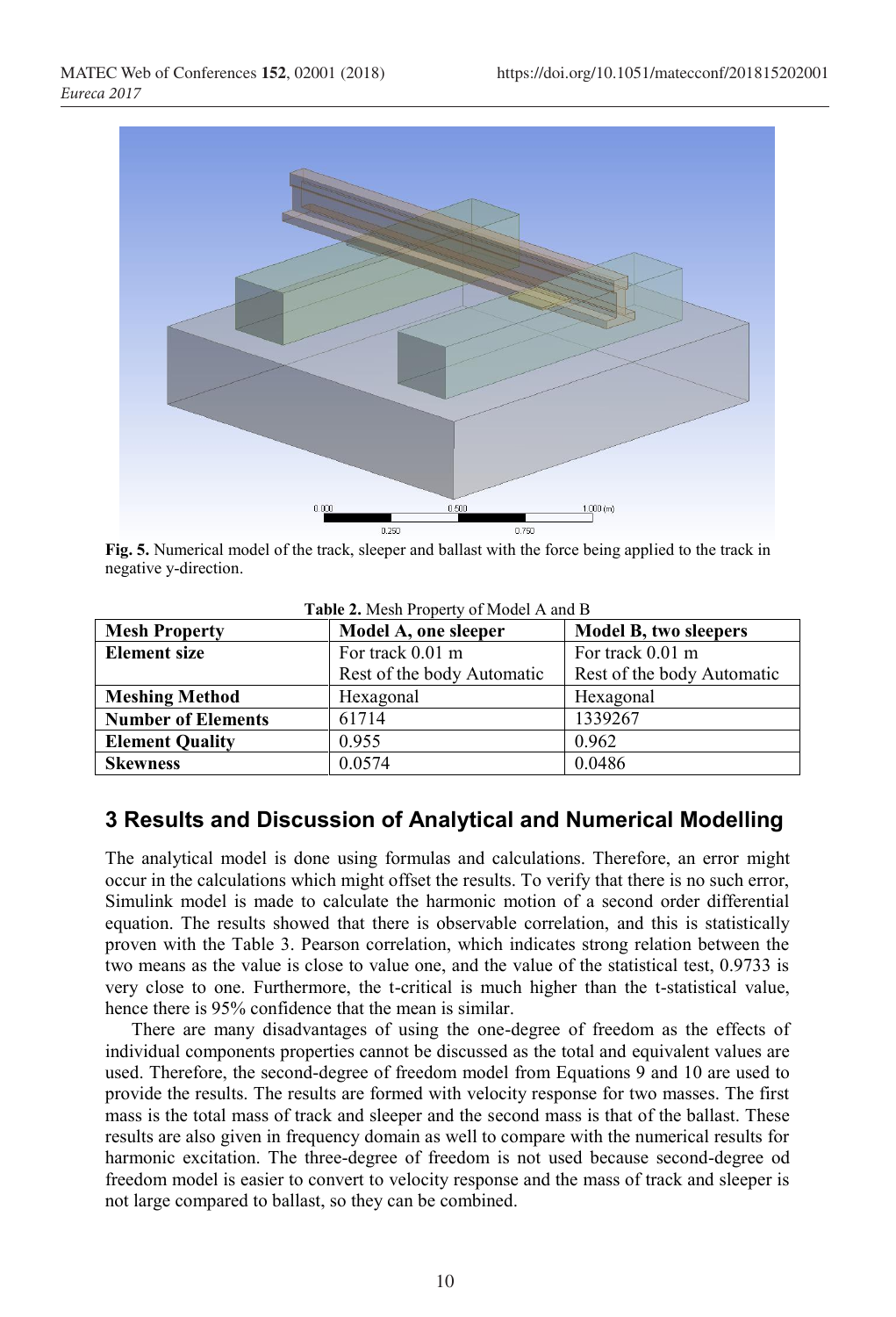

**Fig. 6.** Velocity frequency of numerical and analytical second-degree freedom model for tracksleeper.



**Fig. 7.** Velocity frequency of numerical and analytical second-degree freedom model for ballast

While, the visual comparison between the numerical and the analytical model, Figures 6 and 8 might seem apparent because of the peaks, the lower values remain close to each other for both figures. Provides 95% confidence that the means are the same for both of the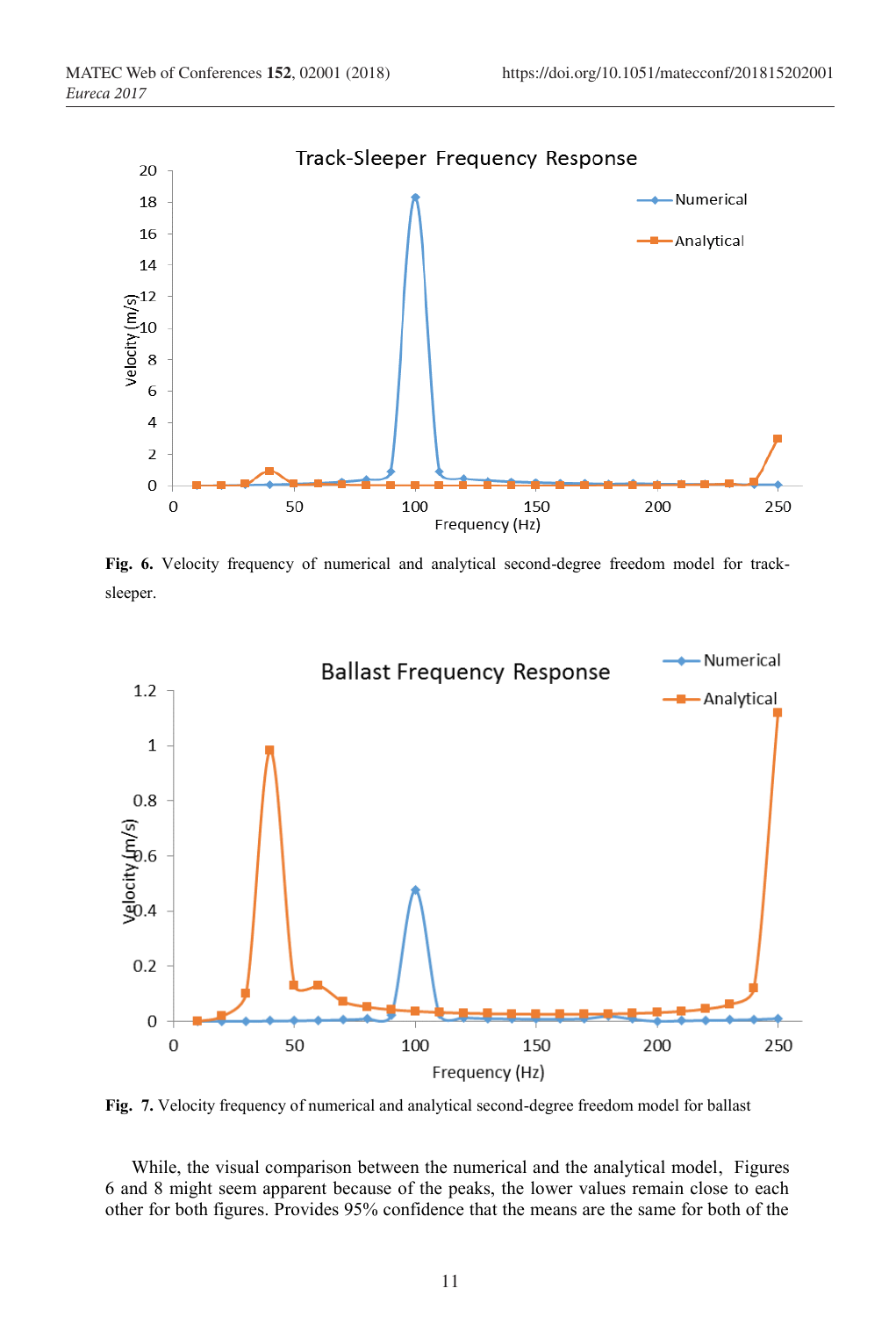models. The t-statistical is lower than the t-critical for both the tests but the Pearson Correlation is low. This means that while correlation is not very high, the means are nevertheless same. The peaks for numerical model is at 100 Hz and for analytical at 40 and 250 Hz. The modal simulation using ANSYS Workbench modal analysis module shows that at 100 Hz the natural frequency of the rail pad is reached as shown in Figure 8. This causes the high vibration response. Therefore, the excitation frequency must not reach this 100 Hz while using the rail pad with this particular stiffness form Table 1 of 20 MN/m.



**Fig. 8.** Modal analysis for numerical Model A using modal analysis

|                            | <b>TWO OF THING I</b> WO BUMPIC TOT MOUND I WON TOT THING JUNEAU MINI BILIMITIIIN TOBURG<br><b>Simulink</b> | Analytical |
|----------------------------|-------------------------------------------------------------------------------------------------------------|------------|
|                            |                                                                                                             |            |
| Mean                       | 1.48E-05                                                                                                    | 7.56E-06   |
| Variance                   | 1.44E-07                                                                                                    | 1.82E-07   |
| Observations               | 21                                                                                                          | 21         |
|                            |                                                                                                             |            |
| <b>Pearson Correlation</b> | 0.973328                                                                                                    |            |
| Hypothesized Mean          |                                                                                                             |            |
| Difference                 | $\theta$                                                                                                    |            |
| Degree of Freedom          | 20                                                                                                          |            |
| t Stat                     | 0.317091                                                                                                    |            |
| $P(T \le t)$ two-tail      | 0.754461                                                                                                    |            |
| t Critical two-tail        | 0.686954                                                                                                    |            |
| Mean                       | 0.973328                                                                                                    |            |

|  |  |  |  |  |  | <b>Table 3.</b> Paired Two Sample for Means t-test for Analytical and Simulink results |
|--|--|--|--|--|--|----------------------------------------------------------------------------------------|
|--|--|--|--|--|--|----------------------------------------------------------------------------------------|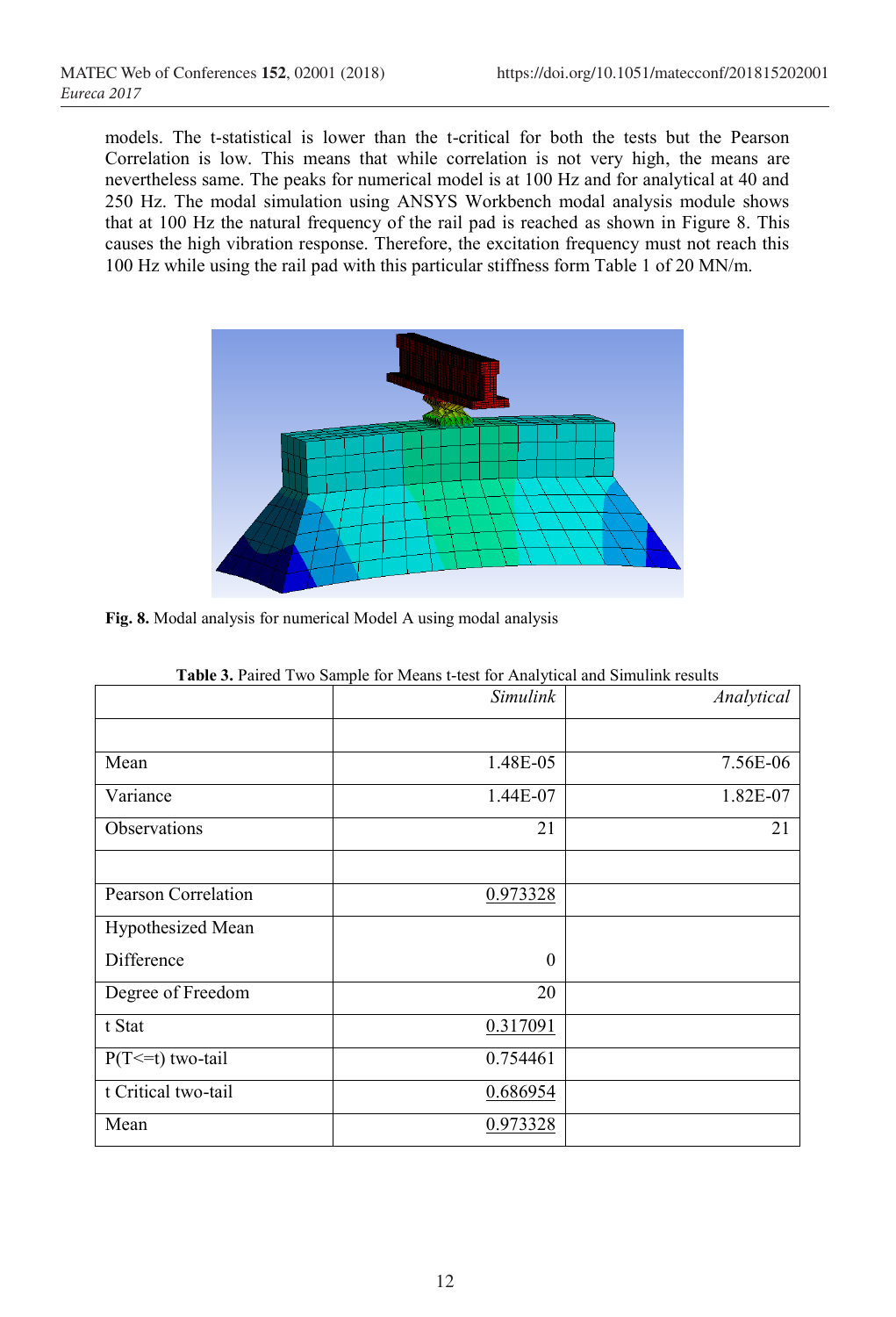

**Fig. 9.** Model used to study the vibration response to different sleeper spacing

Numerical model to investigate the relation between acceleration response due to sleeper distances of 50, 60 and 70 cm was simulated using the model as shown in Figure 9. The results provided in Appendix B gave insufficient difference to the response. This is validated using ANOVA test in Table 4. where the F-critical 3.12 is greater than F-statistics of 1.88. The reason for using ANOVA is that means of three sets needed to be compared.

| <b>SUMMARY</b>        |          |                |          |          |           |          |
|-----------------------|----------|----------------|----------|----------|-----------|----------|
| Groups                | Count    | Sum            | Average  | Variance |           |          |
| 50cm                  | 25       | 14.24983       | 0.569993 | 0.805951 |           |          |
| 60cm                  | 25       | 208.6954       | 8.347815 | 578.3901 |           |          |
| 70cm                  | 25       | 77.36599       | 3.09464  | 48.01165 |           |          |
|                       |          |                |          |          |           |          |
| <b>ANOVA</b>          |          |                |          |          |           |          |
| Source of             |          |                |          |          |           |          |
| Variation             | SS       | df             | MS       | F        | $P-value$ | F crit   |
| <b>Between Groups</b> | 787.2018 | $\overline{2}$ | 393.6009 | 1.882634 | 0.159604  | 3.123907 |
| Within Groups         | 15052.99 | 72             | 209.0692 |          |           |          |
|                       |          |                |          |          |           |          |
| Total                 | 15840.19 | 74             |          |          |           |          |

|  |  | Table 4. Show the summary of variance of the sleeper spacing and the F-test |  |  |  |
|--|--|-----------------------------------------------------------------------------|--|--|--|
|--|--|-----------------------------------------------------------------------------|--|--|--|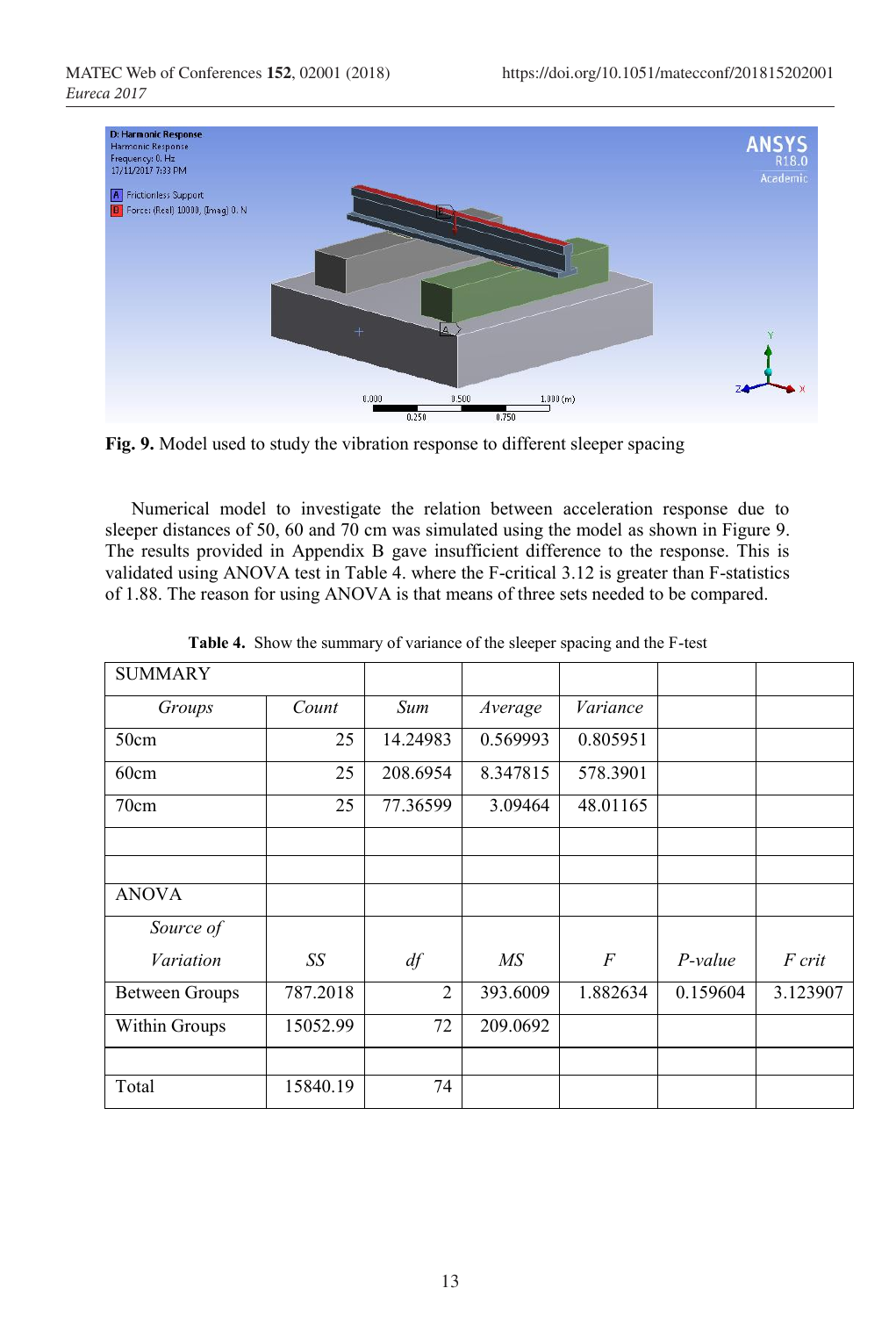

**Fig. 10.** Actual literature data compared with analytical data with benchmarking of 65 VdB, 75 VdB and 85 VdB

It was found out by analytical calculations that rail pad stiffness produces high response on the vibration of the system. Therefore, using Matlab, the lowest possible value of vibration was produced with the provided pad stiffness from Table 1. The as the stiffness increases the vibration of the system decreased. Therefore, the highest stiffness value of 3500 MN/m value was used. This material corresponds to high density Ethylene vinyl acetate polymer (EVA) [14]. The maximum value from the analytical data was compared for the frequency using alternatively 5.6 and 8.3 Hz. As 8.3 Hz had higher magnitudes it was selected.

The lowest analytical vibration response was then converted to velocity decibels which has the reference value of  $2.54 \times 10^{-8}$  m/s [25] to make it easier to compare with the benchmark values. In Figure 10, three dashed lines of values 65, 75 and 85 VdB are the three bands of vibration levels which will be felt by humans with the intensity increasing with the values. This is stated in the "Transit Noise and Vibration Impact Assessment", released by American Federal Transit Administration (FTA) [25], that while 65 VdB is barely precipitable for humans and 75 VdB can be annoying for some, at 85 VdB people will find this level disruptive and is acceptable if only infrequent amount of trips.

Changes to the rail pad stiffness is effective for suppressing vibrations which is shown in Figure 10. This statistically proven with ANOVA single factor test of 95% confidence in Table 5 as the F-statistical values of 8.47 larger than 3.95 F-critical. ANOVA single factor was used due to the difference in count for the results.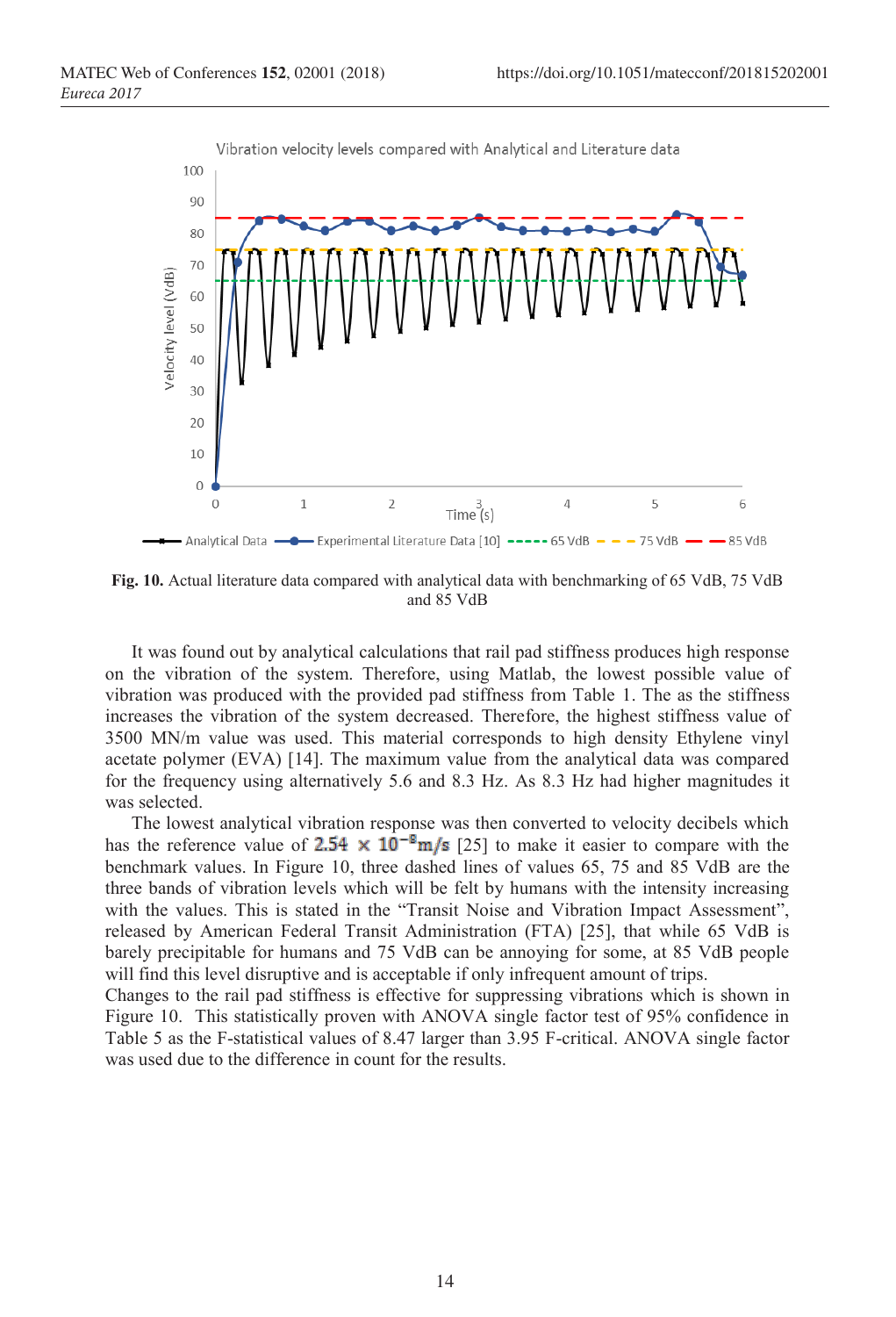| <b>SUMMARY</b>         |                |                |                |          |           |         |
|------------------------|----------------|----------------|----------------|----------|-----------|---------|
| Groups                 | Count          | Sum            | Average        | Variance |           |         |
|                        |                | 3976.86        | 65.1944        | 211.733  |           |         |
| <b>Analytical Data</b> | 61             | $\overline{2}$ | 6              | 8        |           |         |
|                        |                | 2181.41        | 75.2211        | 278.957  |           |         |
| Literature Data        | 29             | $\overline{2}$ | $\mathfrak{2}$ | 6        |           |         |
|                        |                |                |                |          |           |         |
| <b>ANOVA</b>           |                |                |                |          |           |         |
| Source of              |                |                |                |          |           |         |
| Variation              | SS             | Df             | MS             | F        | $P-value$ | F crit  |
|                        |                |                |                | 8.47641  | 0.00455   | 3.94932 |
| <b>Between Groups</b>  | 1976.05        | 1              | 1976.05        | 8        | 8         |         |
|                        | 20514.8        |                | 233.123        |          |           |         |
| Within Groups          | $\overline{4}$ | 88             | $\overline{2}$ |          |           |         |
|                        |                |                |                |          |           |         |
|                        | 22490.8        |                |                |          |           |         |
| Total                  | 9              | 89             |                |          |           |         |

**Table 5.** Show the summary of variance of the analytical and literature data and the F-test

# **4 Conclusions**

In this study, a simplified analytical model and a numerical model is made to understand the vibration response due to a train load which is simulated by harmonic excitation. The numerical modelling showed that a resonance does occur 100 Hz range which belongs to the rail pad. List of components of the rail embankment has been reviewed using journal articles and their vibration influencing parameters in addition to their other properties have been complied and refined to make sure they meet the scope of the project. Then analytical and numerical models where created using ANSYS and Matlab for numerical and analytical respectively. A model very closed to the actual literature data was made and the vibration was supressed by increasing the rail pad stiffness. Comparison between the modified analytical model gives the velocity response of 75 VdB as the maximum peak.

Two-dimensional modelling is required to investigate more complex vibrations and also take in the influence of geometry of the components such as sleeper spacing. Also scope of the project needs to be more focused on particular train or trains from certain region, as different regions uses different types of trains and embankment. Most importantly an acoustic assessment is required to understand the noise generated under the new rail pad stiffness. If the stiffness had worsened the noise, other methods needs to be explored such as using external dampers.

# **References**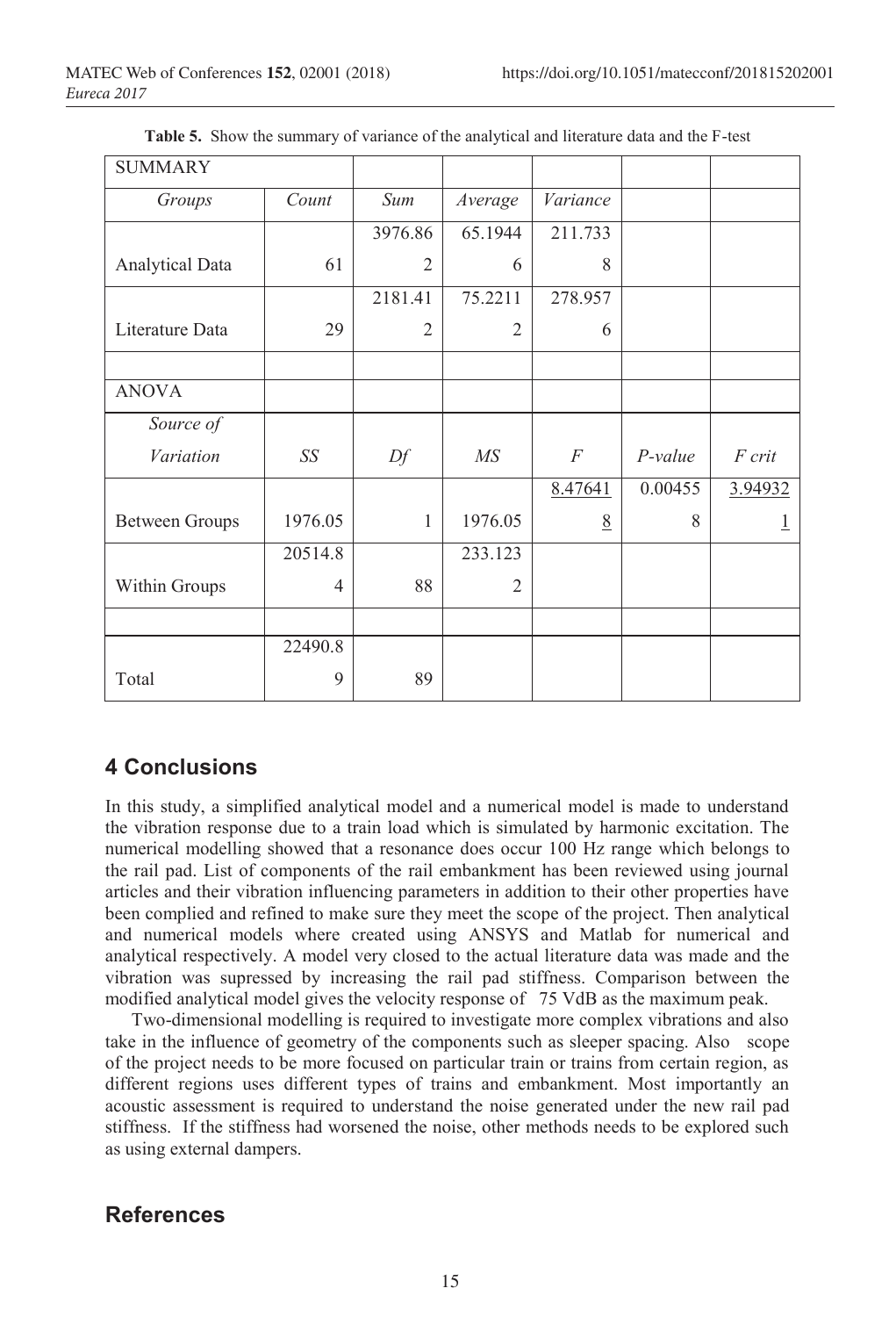- 1. H. Williams, *Road and rail transportation,* **1st ed.** New York: Facts on File, 50- 52(2004).
- 2. R. Abe and H. Kato, What led to the establishment of a rail-oriented city? Determinants of urban rail supply in Tokyo, Japan, 1950–2010, TRANSPORT POLICY, **58**, 72-79 (2017).
- 3. F. Laroche, C. Sys, T. Vanelslander, E. Van de Voorde, Imperfect competition in a network industry: The case of the European rail freight market, TRANSPORT POLICY, **58**, 53-61 (2017).
- 4. Z. Chen, J. Xue, A. Rose, K. Haynes, The impact of high-speed rail investment on economic and environmental change in China: A dynamic CGE analysis, Transp Res Part A Policy Pract, **92**, 232-245 (2016).
- 5. D. Connolly, G. Marecki, G. Kouroussis, I. Thalassinakis, P. Woodward, The growth of railway ground vibration problems — A review, Sci Total Environ, **568**, 1276-1282 (2016).
- 6. K. Abe, Y. Chida, P. E. Balde Quinay, K. Koro, "Dynamic instability of a wheel moving on a discretely supported infinite rail," J. Sound Vib., **333**, no. 15, 3413–3427 (2014).
- 7. N. Persson, Predicting Railway-Induced Ground Vibrations, Post Graduate, Lung University (2016).
- 8. L. Auersch, The excitation of ground vibration by rail traffic: Theory of vehicle-tracksoil interaction and measurements on high-speed lines, J. Sound Vib., **284**, no. 1–2, 103–132 (2005).
- 9. J. C. O. Nielsen, G. Lombaert, S. François, A hybrid model for prediction of groundborne vibration due to discrete wheel/rail irregularities, J. Sound Vib., **345**, 103–120 (2015).
- 10. W. Li, R. A. Dwight, T. Zhang, On the study of vibration of a supported railway rail using the semi-analytical finite element method, J. Sound Vib., **345**, 121–145 (2015).
- 11. S. A. Köllő, G. Köllő, A. Puskás, Nexus of the Load Bearing Capacity of Rails and the Stiffness of the Optimized Sleepers," Procedia Technol., **22**, 312–318 (2016).
- 12. A. Benedetto, F. Tosti, L. Bianchini Ciampoli, A. Calvi, M. G. Brancadoro, A. M. Alani, Railway ballast condition assessment using ground-penetrating radar – An experimental, numerical simulation and modelling development, Constr. Build. Mater., **140**, 508–520 (2017).
- 13. Z. Zhang, X. Zhang, H. Qiu, M. Daddow, Dynamic characteristics of track-ballast-silty clay with irregular vibration levels generated by high-speed train based on DEM, Constr. Build. Mater., **125**, 564–573 (2016).
- 14. S. Kaewunruen and A. M. Remennikov, Sensitivity analysis of free vibration characteristics of an in situ railway concrete sleeper to variations of rail pad parameters, J. Sound Vib., **298**, no. 1–2, 453–461 (2006).
- 15. S. Zhang, X. Xiao, Z. Wen, X. Jin, Effect of unsupported sleepers on wheel/rail normal load, Soil Dyn. Earthq. Eng., **28**, no. 8, 662–673 (2008).
- 16. R. Ferrara, G. Leonardi, F. Jourdan, "SIIV 5th International Congress *Sustainability of Road Infrastructures Numerical Modelling of Train Induced Vibrations*, Procedia - Soc. Behav. Sci., **53**, no. 0, 155–165 (2012).
- 17. D. Inman, *Engineering vibration*, **4th ed**. Boston: Pearson, 16 58, (2014).